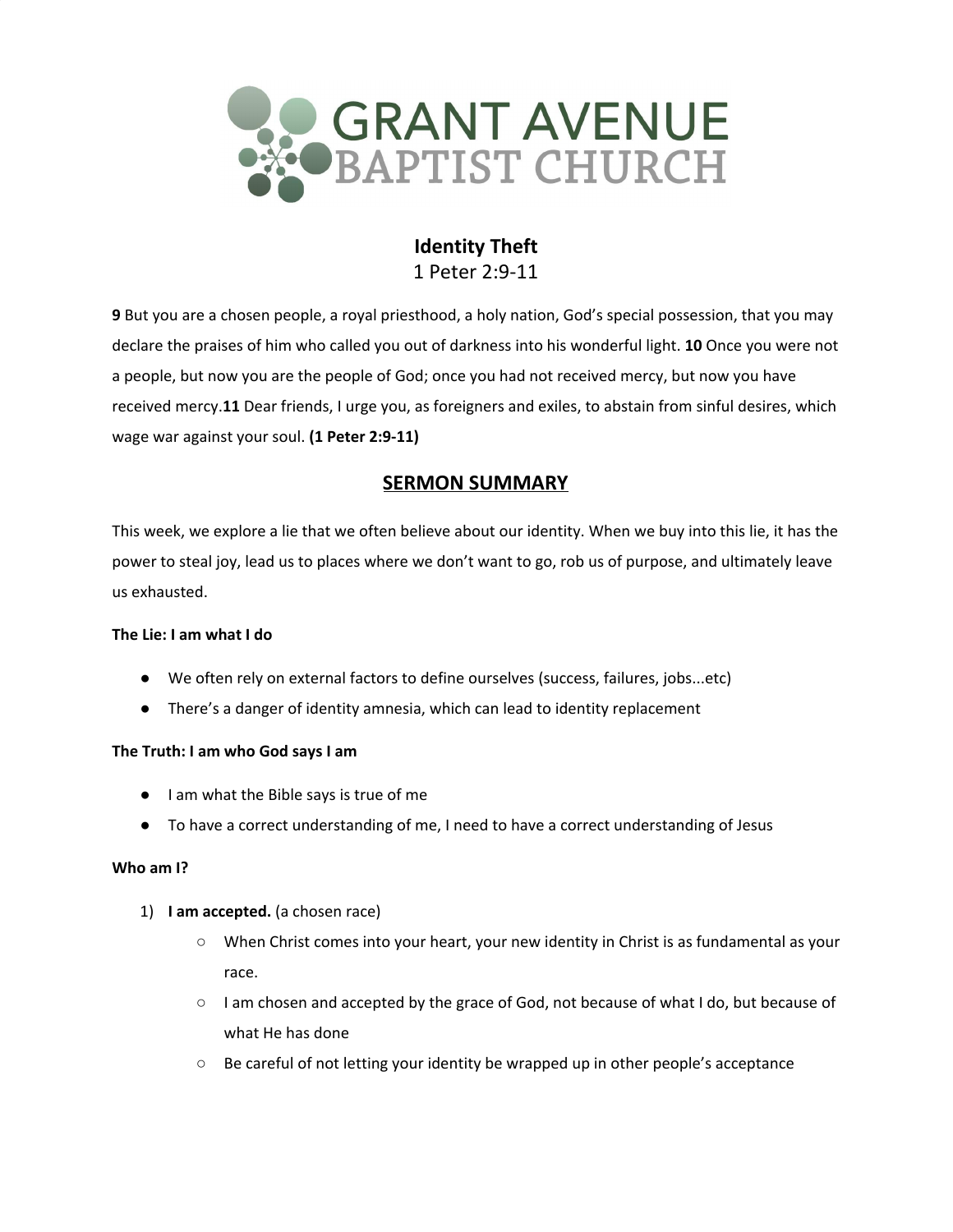### 2) **I have access.** (a royal priesthood)

- The priest was a bridge between the people and God, but now you don't need an intermediary
- I have direct access to God for forgiveness, worship, and requests
- Remember to pray, pray for each other and with each other
- 3) **I am an embassy of heaven.** (a holy nation)
	- Holy means to be set apart from sin and to be unique
	- You are to be distinct from those around you, be an embassy, a nation within a nation
	- Be the salt and the light of the world
- 4) **I am valuable.** (a people for His possession)
	- You are God's; He desires you and redeems you
	- My value to God is not in what I can do for Him

**The purpose of my identity is to make the identity of God known** (see the end of verse 9). When you truly understand who God has made you, your automatic response is to declare how great God is.

# **DISCUSSION**

### **Reminders for small group leaders:**

• We want everyone to interact with God's Word. Please have Bibles available for students who don't have one. We have a limited amount of Bibles available at church, so remind your people to bring theirs if they have one. Be sure to open up your Bibles together during small group!

• Set aside a time to pray for each other during every POD. Try not to rush through this time as it's good to have people pray for each other.

• Regularly recap how your POD is doing with your co-leaders. Are you meeting your goals? How can you help your people grow in relationship with God and with each other? Is there anyone in your POD who needs encouragement, prayer, or a meeting with one of you this week?

• The teaching happened on Sunday at church. The purpose of small groups is to ask two questions: 1) What is God saying to me in His Word?, 2) What is He asking me to do in response?

• Your role is to help everyone answer these two questions so that God can do His work of transforming hearts and lives.

\_\_\_\_\_\_\_\_\_\_\_\_\_\_\_\_\_\_\_\_\_\_\_\_\_\_\_\_\_\_\_\_\_\_\_\_\_\_\_\_\_\_\_\_\_\_\_\_\_\_\_\_\_\_\_\_\_\_\_\_\_\_\_\_\_\_\_\_\_\_\_\_\_\_\_\_\_\_\_\_\_\_\_\_\_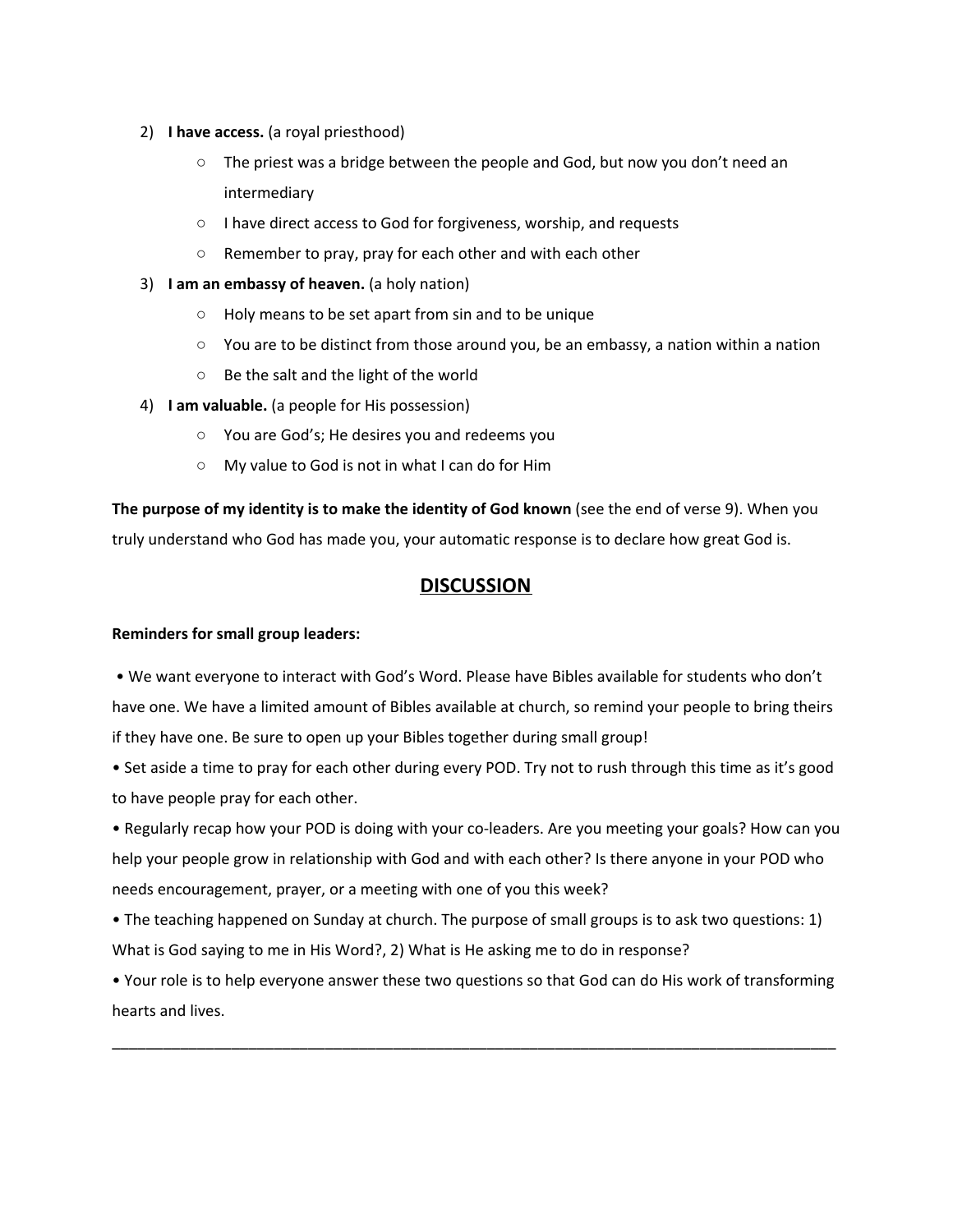RECAP with your co-leader/REFLECT by yourself

- What stood out to you/encouraged you/challenged you, etc from the message?
- What is the learning point and/or action point you want the people in your small group to leave with?
- How would you summarize the sermon in one or two sentences?

## **QUESTIONS**

#### **Choose (if any) questions that would be good for your group to discuss, or make up your own!**

#### **Getting to know you:**

- Describe yourself in three words.
- What kind of things do people find their identity in today? (school, a relationship, a job, a mistake…)
- What do you think of the phrase, "Be true to yourself?"

#### **Into the Bible:**

- Which of the four descriptions in 1 Peter 2:9 do you find hardest to believe about yourself?
- Which of the four is hardest to live out?
- How have you tried to find acceptance through others?
- What are ways people might think they can earn God's acceptance?
- Read Hebrews 10: 19 22. What is the most meaningful part of this passage to you? Why?
- Read 1 Thessalonians 5:16-18. What do you think of this command? How can you practically live out this command?
- What does it mean to be holy?
- In what ways can we be distinct while still living in our world (think about your workplace, your university, your family...etc)
- What place do you feel like God is calling you to "proclaim his excellence?"
- Have you ever viewed your value in terms of what you do? How?
- In what ways has God shown he values you?
- How can you use your identity in Christ to make God known to those around us?